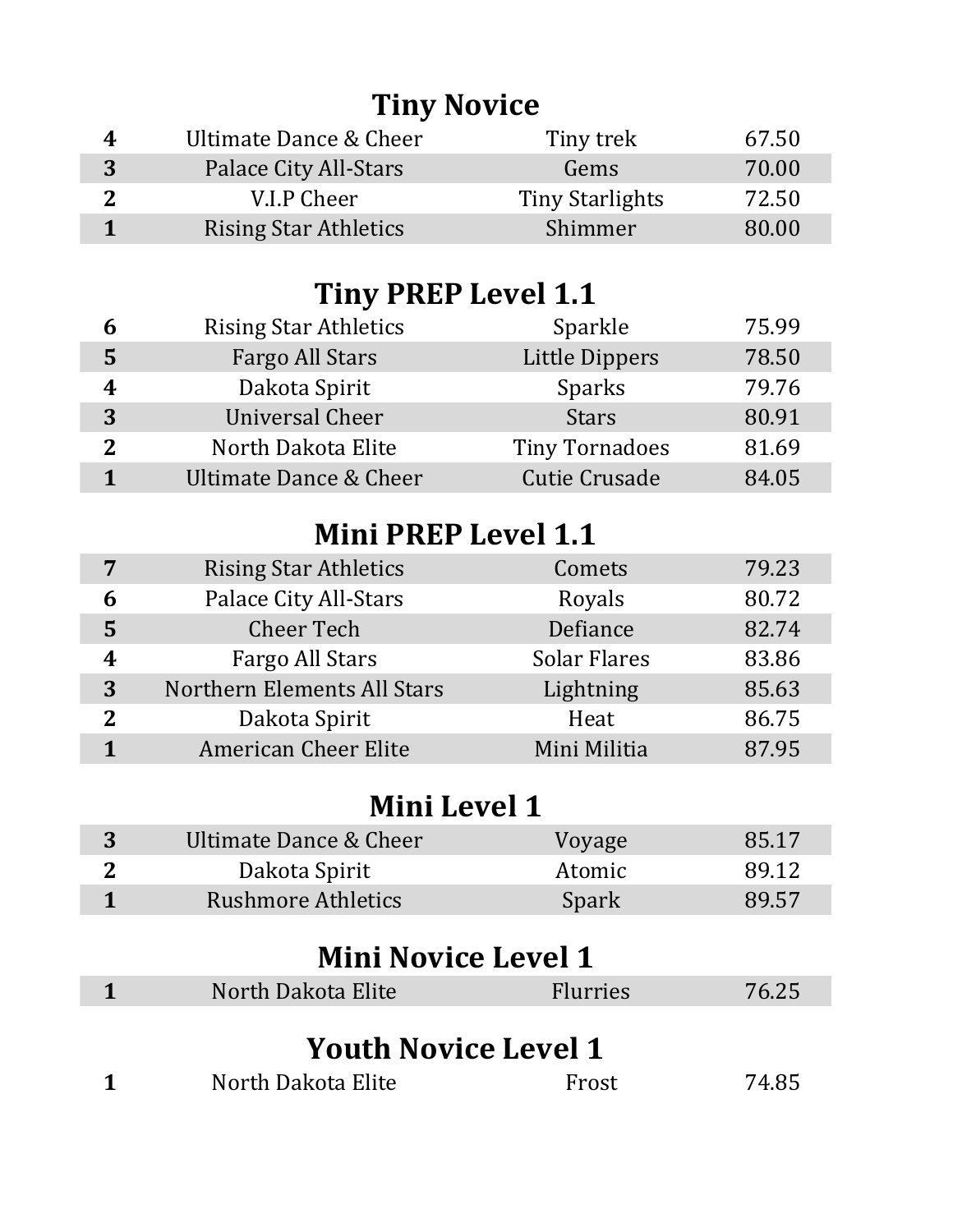### **Youth PREP Level 1.1**

| 13                      | Mega Cheer                   | Platinum      | 80.24 |
|-------------------------|------------------------------|---------------|-------|
| 12                      | Power & Grace Wildcats       | Blue          | 80.96 |
| 11                      | V.I.P Cheer                  | A-Listers     | 81.26 |
| 10                      | Universal Cheer              | Eclipse       | 82.17 |
| 9                       | North Dakota Elite           | Storm         | 82.41 |
| 8                       | <b>Rushmore Athletics</b>    | <b>Breeze</b> | 82.50 |
| 7                       | <b>Rising Star Athletics</b> | Galaxy        | 82.89 |
| 6                       | <b>Palace City All-Stars</b> | Majestic      | 85.54 |
| 5                       | <b>Cheer Tech</b>            | Riots         | 85.73 |
| $\overline{\mathbf{4}}$ | North Dakota Elite           | Lightning     | 85.82 |
| 3                       | <b>American Cheer Elite</b>  | Cadets        | 86.99 |
| $\overline{2}$          | Dakota Spirit                | Fusion        | 87.83 |
|                         | Dakota Spirit                | Flash         | 91.81 |

### **Youth Level 1**

| 8 | <b>American Cheer Elite</b>     | Commanders         | 0.00  |
|---|---------------------------------|--------------------|-------|
| 7 | <b>Fargo All Stars</b>          | <b>North Stars</b> | 86.74 |
| 6 | <b>Spirit Gems</b>              | Diamonds           | 87.61 |
| 5 | V.I.P Cheer                     | Celebrity          | 88.91 |
| 4 | TNT Kids Fitness and Gymnastics | <b>TNT Flame</b>   | 90.17 |
| 3 | <b>Cheer Tech</b>               | Renegades          | 92.17 |
| 2 | <b>Rushmore Athletics</b>       | Thunder            | 92.61 |
|   | Ultimate Dance & Cheer          | Odyssey            | 94.78 |

#### **Youth Level 2**

| <b>Rising Star Athletics</b> | Eclipse | 87.80 |
|------------------------------|---------|-------|
| Ultimate Dance & Cheer       | Quest   | 92.60 |

## **Junior PREP Level 1.1**

| Universal Cheer             | <b>Nova</b> | 83.61 |
|-----------------------------|-------------|-------|
| Northern Elements All Stars | Thunder     | 84.58 |
| <b>Balance Studio</b>       | River Rush  | 86.60 |
| <b>Rushmore Athletics</b>   | Frost       | 87.95 |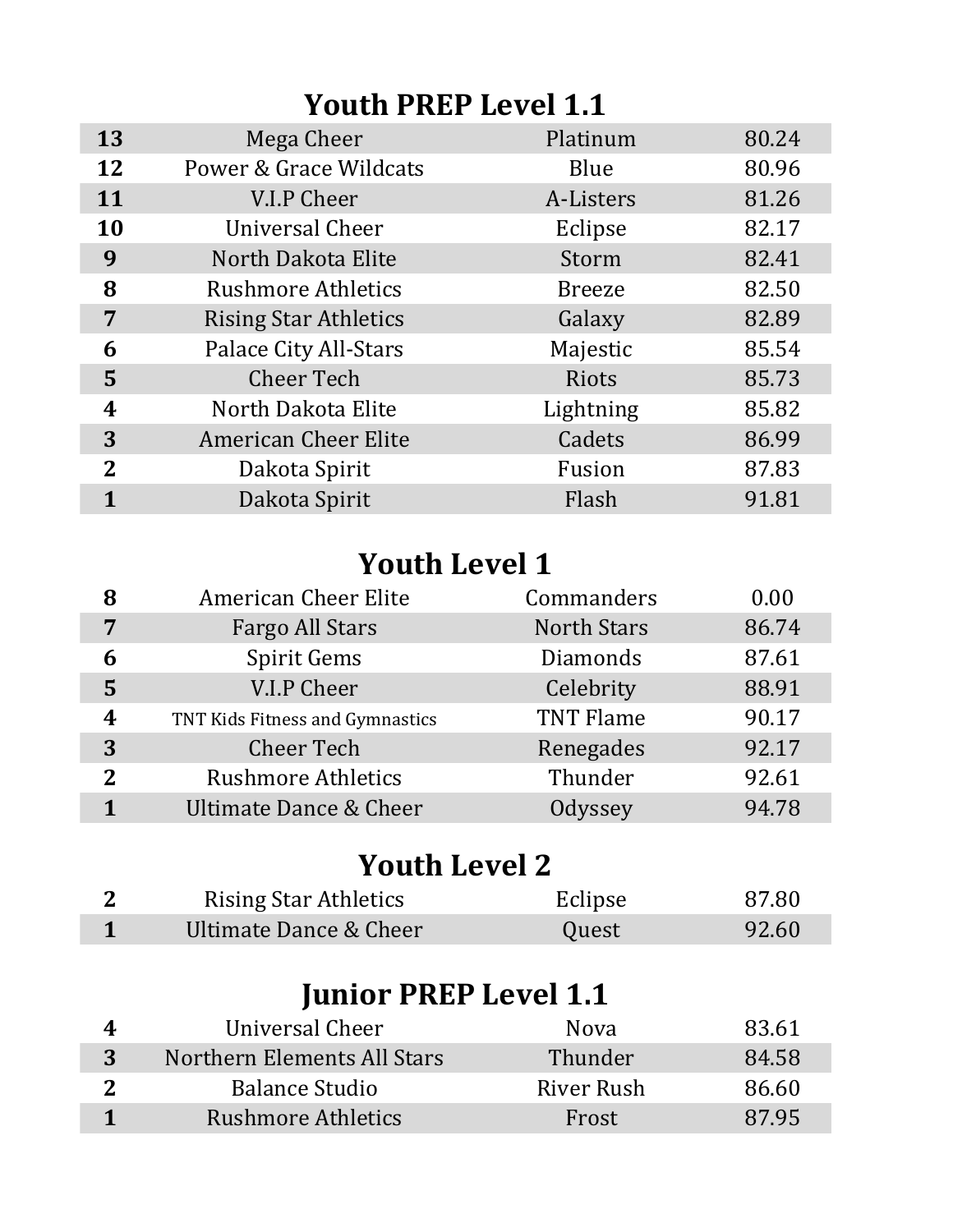| <b>Junior Level 1</b> |                                   |                       |       |  |
|-----------------------|-----------------------------------|-----------------------|-------|--|
| $\mathbf{2}$          | North Dakota Elite                | Vortex                | 87.73 |  |
| $\mathbf{1}$          | <b>Rushmore Athletics</b>         | Lightning             | 91.30 |  |
|                       |                                   |                       |       |  |
|                       | <b>Junior PREP Level 2.2</b>      |                       |       |  |
| $\mathbf{1}$          | The Turn Around                   | <b>TTA Flames</b>     | 76.14 |  |
|                       |                                   |                       |       |  |
|                       | <b>Junior Level 2</b>             |                       |       |  |
| 3                     | <b>Unlimited Cheer</b>            | Uplift                | 90.40 |  |
| $\overline{2}$        | V.I.P Cheer                       | <b>Junior Couture</b> | 90.55 |  |
| $\mathbf{1}$          | TNT Kids Fitness and Gymnastics   | <b>TNT Charge</b>     | 91.20 |  |
|                       |                                   |                       |       |  |
|                       | <b>Junior Level 3</b>             |                       |       |  |
| 3                     | <b>Rising Star Athletics</b>      | Infinity              | 86.20 |  |
| $\overline{2}$        | North Dakota Elite                | Surge                 | 93.60 |  |
| $\mathbf{1}$          | <b>Ultimate Dance &amp; Cheer</b> | Endeavor              | 94.35 |  |
|                       | <b>Junior Level 4</b>             |                       |       |  |
| $\mathbf{2}$          | <b>Grand Forks Cheer</b>          | Elite Team            | 88.45 |  |
| $\mathbf{1}$          | North Dakota Elite                | Thunder               | 93.60 |  |
|                       |                                   |                       |       |  |
|                       | <b>Senior PREP Level 2.1</b>      |                       |       |  |
| $\mathbf 2$           | <b>Rising Star Athletics</b>      | Odyssey               | 85.67 |  |
| $\mathbf{1}$          | Dakota Spirit                     | Xplosion              | 92.29 |  |
|                       |                                   |                       |       |  |
|                       | <b>Senior PREP Level 2.2</b>      |                       |       |  |
| $\mathbf{2}$          | <b>Balance Studio</b>             | Riptides              | 85.54 |  |
| $\mathbf{1}$          | <b>Spirit Gems</b>                | Pink                  | 86.99 |  |
|                       |                                   |                       |       |  |
|                       | <b>Senior Open Level 4</b>        |                       |       |  |
| $\mathbf{1}$          | North Dakota Elite                | 4Cast                 | 92.85 |  |